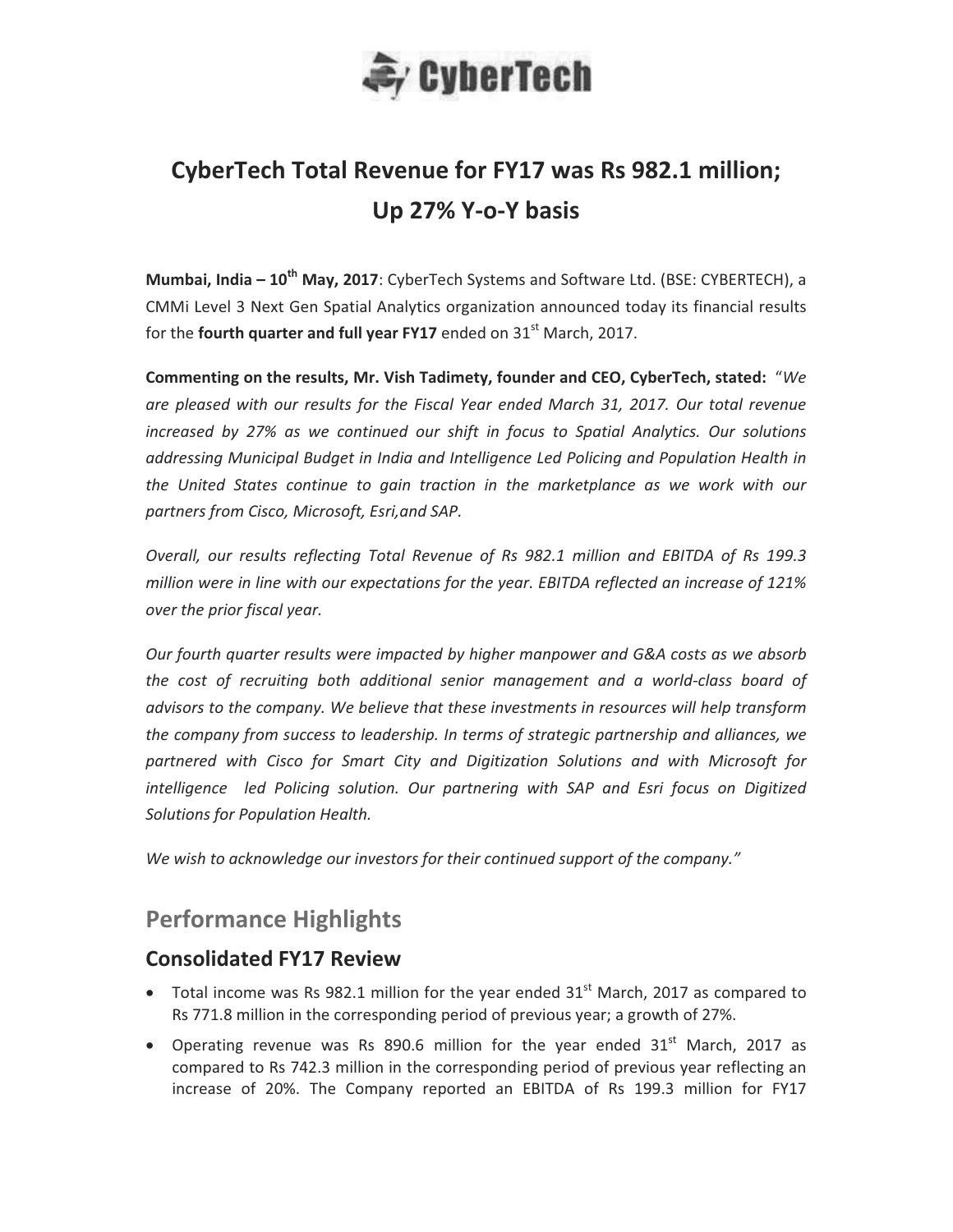

compared to an EBITDA of Rs 90.3 million in the corresponding period of previous yearreflecting an increase of 121%.

- EBITDA margin stood at 20.3% for FY17 as compared to 11.7% in the corresponding period of previous year.
- Net profit stood at Rs 112.2 million for FY17 as against a profit of Rs 23.3 million in corresponding period of the previous year reflecting a growth of 382% on Y-o-Y basis.

### **Consolidated Q4 FY17 Y-o-Y Review**

- Total income for the quarter was Rs 242.7 million, including net rental income from operations of Rs 13.9 million. This was up by 18% over the comparable quarter of the prior year total income of Rs 205.7 million.
- Operating revenue was Rs 227.6 million for the quarter under review as compared to Rs 193.9 million in the comparable prior year's quarter reflecting a growth of 17%.
- Company reported an EBITDA (including rental and investment income) of Rs 32.0 million as compared to Rs 28.6 million in the comparable prior year's quarter.
- EBITDA Margin stood at 13.2% for Q4 FY17 as compared to 13.9% in Q4 FY16.
- Net Profit after tax stood at Rs 19.7 million during the quarter under review as compared to Rs 9.4 million in the comparable prior year's quarter reflecting a growth of 110%.
- $\bullet$ • Basic EPS increased by 109% at Rs 0.73 as compared to Rs 0.35 for Q4 FY16.

## Business highlights - Q4 FY17

- The Company added two new clients during the quarter under review. Total active client as of 31 $^{\rm st}$  March, 2017 was 44 (LTM).
- . From an Industry perspective, revenue from the State and Local Government sector witnessed strong momentum which contributed 27% of operating revenue during the quarter under review as compared to 19% of operating revenue in Q3 FY17.
- In terms of geography, India business grew faster during the quarter which contributed 22% of operating revenue in Q4 FY17 as compared to 15% of operating revenue in Q3 FY17. However, US business continued to be the major contributor with a contribution of 78% towards operating revenue.
- As on  $31<sup>st</sup>$  March, 2017, the company had 414 total employees.

#### About CyberTech

CyberTech is a CMMI Level 3 Next-generation Spatial analytics and transformative geospatial solutions provider. CyberTech's Map-analytics based digitization products GeoShield, GeoCivic, CyberServe and GeoServe cater to broad vertical markets. For more